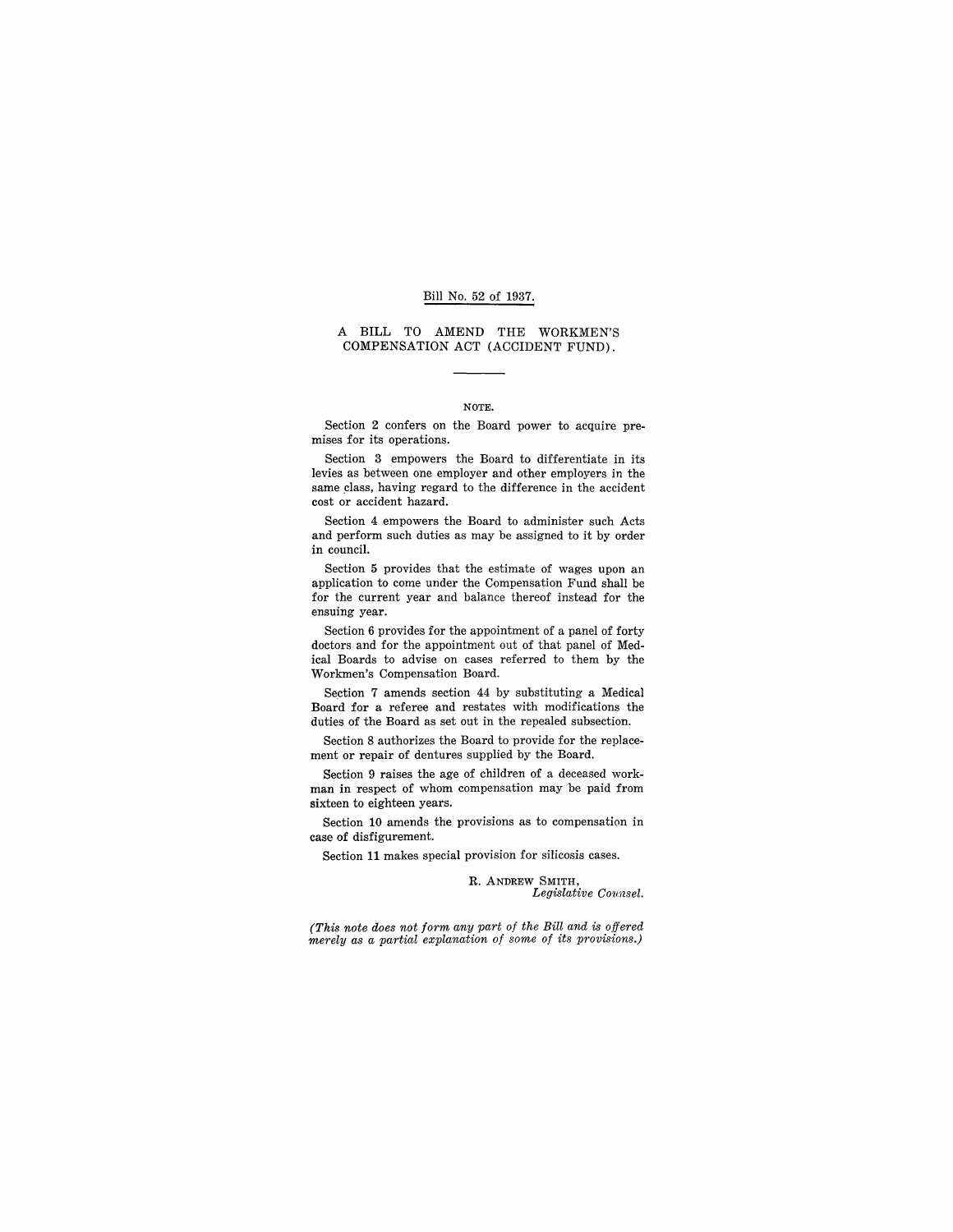# **BILL**

## No. 52 of 1937.

#### An Act to amend The Workmen's Compensation Act (Accident Fund) .

#### *(Assented to* ,1937.)

**HIS** MAJESTY, by and with the advice and consent of the Legislative Assembly of the Province of Alberta, enacts as follows:

**1.** This Act may be cited as *"The Workmen's Compensation Act (Accident Fund) Amendment Act, 1937."* 

**2.** The Workmen's Compensation Act (Accident Fund), being chapter 177 of the Revised Statutes of Alberta, 1922, is hereby amended by inserting therein immediately after section 7 thereof, the following new section:

"8. For the purpose of its administration the Board may acquire either by purchase or otherwise, such premises as it may deem necessary."

**3.** The said Act is further amended as to section 20, by inserting therein immediately after subsection (3) thereof the following new subsection:

 $"(3a)$ . The rate of assessment and levy in respect of any class of employers may in the discretion of the Board be either a uniform rate or a rate which is higher or lower<br>in the case of one employer than the rate in the case of anin the case of one employer than the rate in the case of an- other employer, according to the difference in the accident cost or accident hazard as between one employer and other employers in the same class."

**4.** The said Act is further amended as to section 29, by inserting therein immediately after subsection (1) thereof the following new subsection:

" $(1a)$ . Notwithstanding anything herein contained, the Board, in addition to the duties imposed upon it by this Act, may administer any other Act or perform any other duty that may be referred or assigned to it at any time by the Lieutenant Governor in Council, and for that purpose all powers, authorities and functions expressed or provided in such other Act shall be vested in and exercisable by the Board."

**5.** The said Act is further amended as to section 34 by striking out the words "ensuing year" where the same occur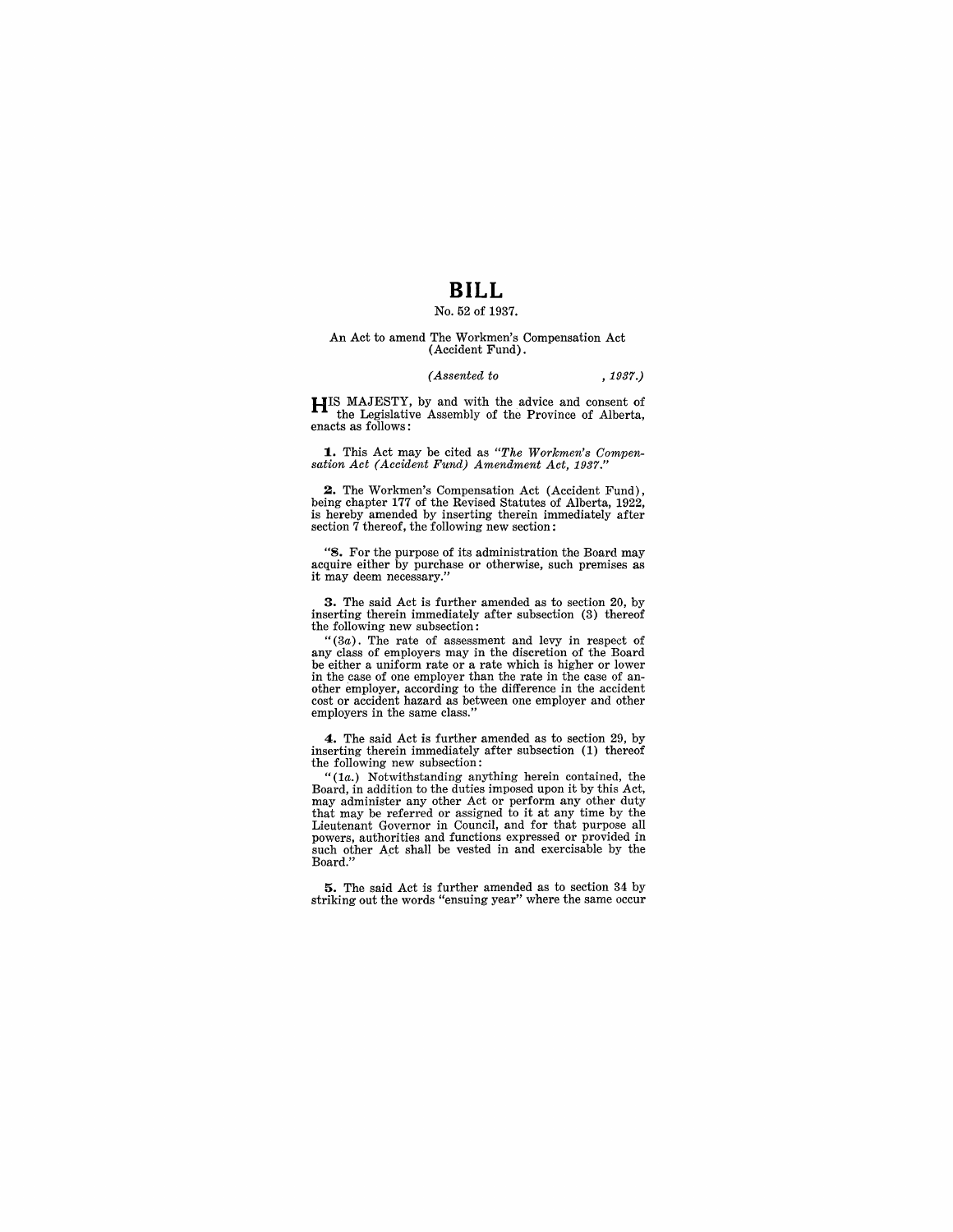in subsection  $(3)$  thereof, and by substituting therefor the words "for the current year or balance thereof".

6. The said Act is further amended -by striking out section 43 and by substituting therefor the following:

43.—(1) The Lieutenant Governor in Council may, from time to time, appoint as members of a panel, forty duly qualified medical practitioners to be selected equally from the Northern and Southern portions of the Province, whose membership shall continue during pleasure, and out of the members of such panel the Board may from time to time select Medical Boards consisting of not less than three mem-<br>bers and may refer to any such Medical Board such cases<br>as the first mentioned Board deems proper.<br>"(2) The remuneration of and necessary expenses in-

curred by a Medical Board in the performance of its duties

shall be paid by the Board out of the Accident Fund. "(3) Where a member of the panel has been employed as a medical practitioner in connection with any such case, by or on behalf of an employer or a workman, he shall not act on any Medical Board in such case.

" (4) Upon any reference being made, the Board shall notify the workman and employer of the time and place for the holding of such examination."

7. The said Act is further amended as to section 44 thereof,-

(a) by striking out subsection (1) thereof and by sub-

stituting therefor the following: "(1) Upon its examination of a workman by direction of the Board the Medical Board shall cer- tify to the Board as to the condition of the workman, his fitness for employment, and if unfit the cause of such unfitness, and the extent of the workman's permanent or temporary disability by reason of the injury in respect of which the workman has claimed compensation, and such certificate shall be conclusive as to the matters certified."

(b) by striking out the words "by a medical referee" where the same occur in subsection (2) thereof.

8. The said Act is further amended as to section 45 by adding thereto the following new subsection:

" (6) Notwithstanding anything herein contained, the Board may, in addition to the other compensation provided<br>by this Act, have authority to assume the expense of replacement and repair of broken dentures, when such breakage is occasioned by accidental injury arising out of and in the course of the employment of the workman."

9. The said Act is further amended as to section 49 by striking out the words "approaching the age of sixteen years" where the same occur in subsection  $(1a)$  thereof,

#### 2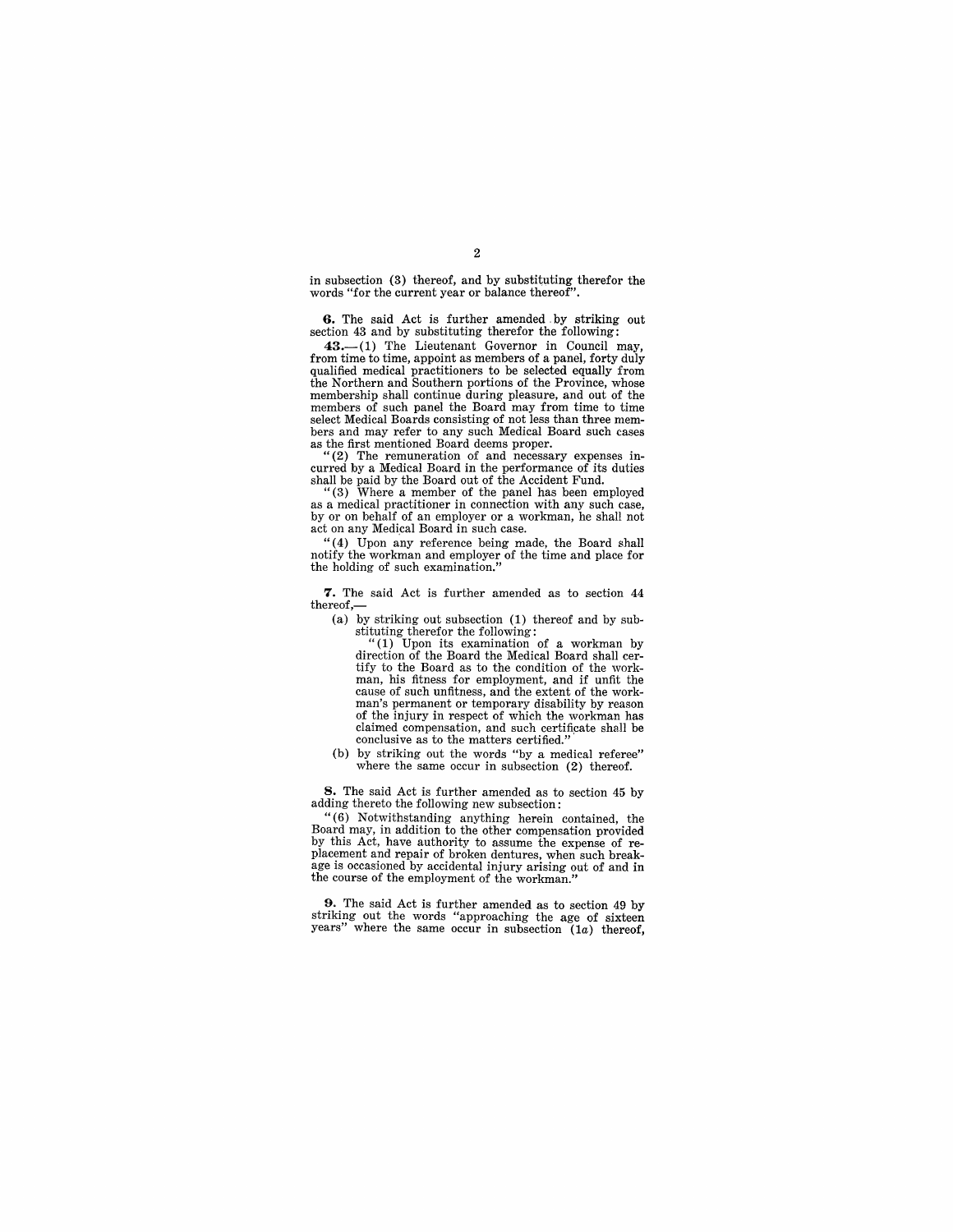and by substituting therefor the words "under the age of eighteen years of a deceased workman whose death was the result of injury by accident arising out of and in the course of his employment".

**10.** The said Act is further amended as to section 53 by striking out subsection (3) thereof and by substituting therefor the following:

"(3) Notwithstanding the provisions of this section the Board may,-

- $f(a)$  in case a workman has been seriously and permanently disfigured about the face or head, or otherwise permanently injured, recognize an impairment of earning capacity, and may allow lump sums or of earning capacity, and may allow lump sums or periodical payments or both, as compensation;<br>"(b) when deemed just, estimate the impairment of
- earning capacity from the nature and degree of the remaining disability by reason of the injury and award the compensation in such case accordingly."

**11.** The said Act is further amended as to section 62 by adding at the end thereof the following new subsections:

"(5) 'Silicosis' shall mean a fibrotic condition of the lungs caused by dust containing silica and evidenced by specific X-ray appearances accompanied by a substantially lessened capacity for work.<br>"(6) In any case of silicosis contracted either before or

after this enactment, in which it is made to appear to the Board that the failure of the workman to submit his claim to the Board within the time provided by section 42 (3) of the Act involves hardship on the workman, and if in the opinion of the Board the claim is a just one and ought to be crease the period for the making of such claim to such an extent as the Board deems fair and reasonable; provided,—

- " $(a)$  that nothing herein shall entitle a workman or his dependants to compensation, medical aid or pay-ment of burial expenses for disability or death from silicosis, unless the workman has been a resident in this Province for a period of at least five years last preceding his disablement, and has been actually exposed to dust containing silica in employment in this Province for periods amounting in all to at least five years preceding his disablement; three months of which shall have been in the three-year period last preceding his disablement;
- " $(b)$  that the workman did not have silicosis or tuberculosis before exposure to dust containing silica in employment in this Province;
- " $(c)$  that if the workman has been exposed to the in-<br>halation of dust containing silica elsewhere than in this Province before working for the said periods, the amount of compensation payable shall be re-duced by the proportion that the period he has

## 3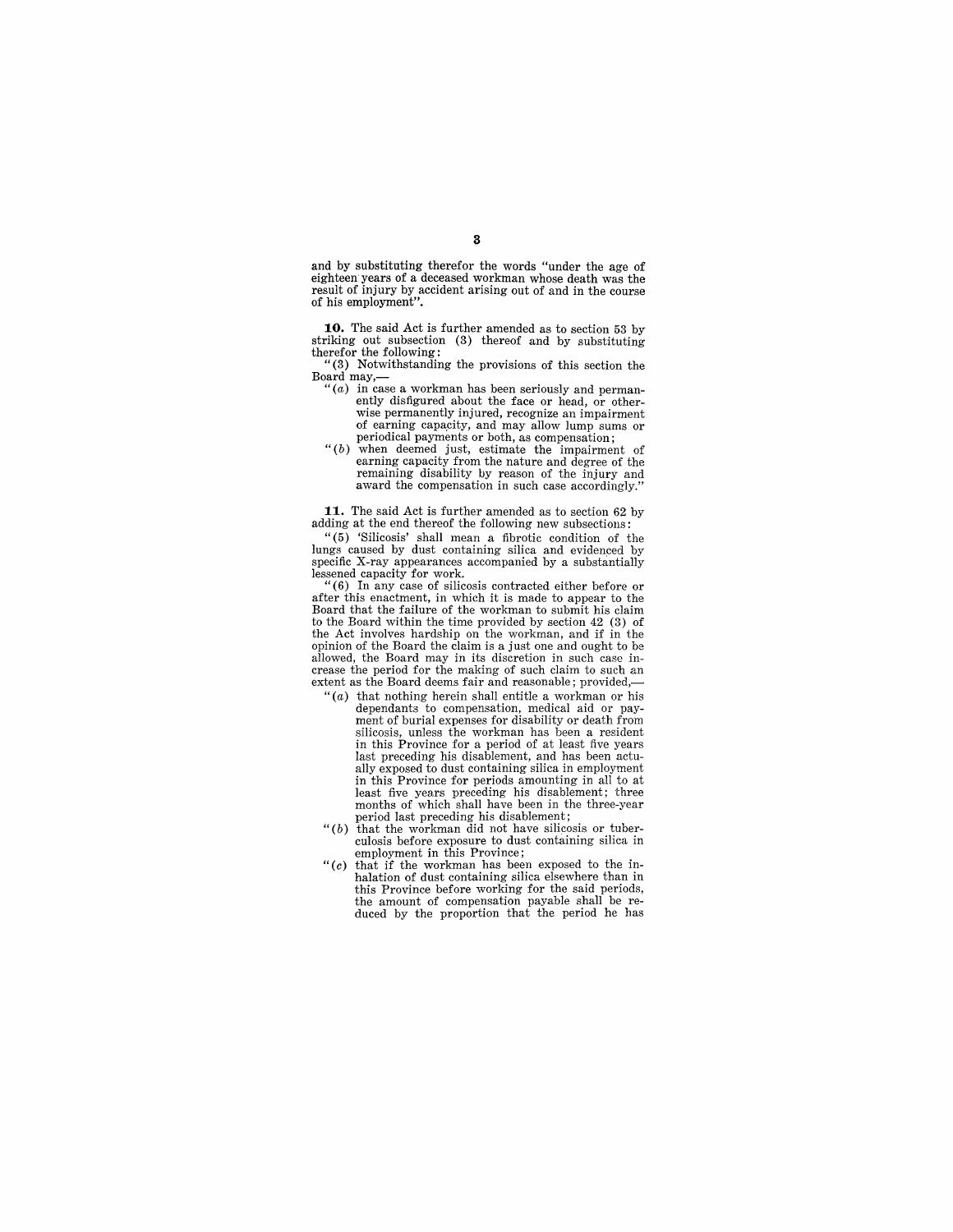worked elsewhere than in this Province so exposed bears to the total period he has worked so exposed;

"(d) that any workman who has heretofore ceased or may hereafter cease to be usually and regularly employed in this Province in employment in which he was exposed to dust containing silica, shall file his claim for disabi

12. This Act shall come into force on the day upon which it is assented to.

## $\mathbf{4}^{\mathsf{c}}$